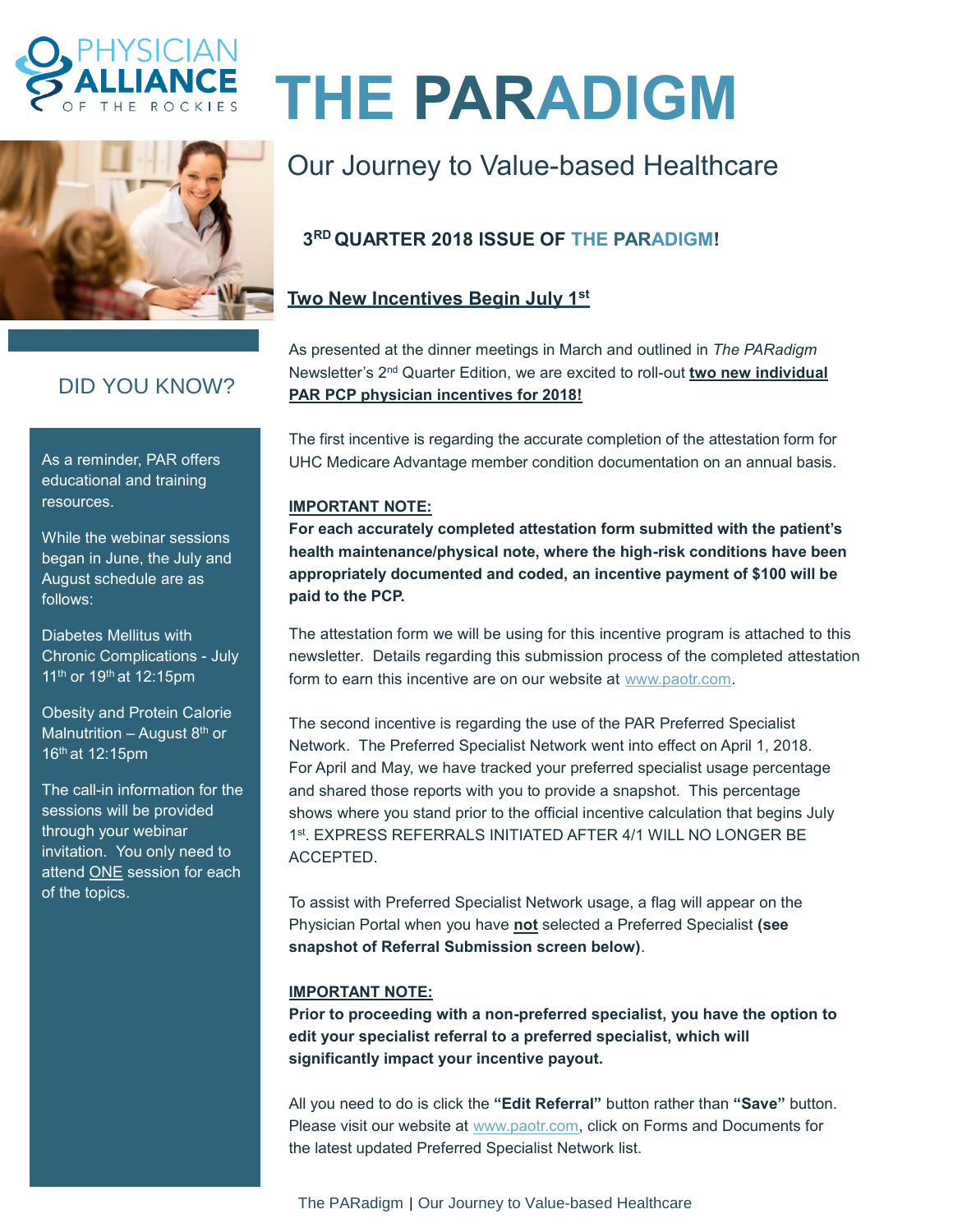We will calculate the number of preferred specialist referrals as a percentage of total specialist referrals on a quarterly basis. There will be three performance tiers when the Preferred Specialist Network is used:

- $\triangleright$  Tier 1: 50-70% preferred specialist use = \$1 PMPM
- $\triangleright$  Tier 2: 70-85% preferred specialist use = \$3 PMPM
- $\triangleright$  Tier 3: 85-100% preferred specialist use = \$5 PMPM

|                            | TUTUTTUL JURUAJI                                                         |
|----------------------------|--------------------------------------------------------------------------|
| <b>Referral Submission</b> |                                                                          |
|                            |                                                                          |
|                            | PLEASE REVIEW THE FOLLOWING                                              |
|                            | *** WARNING NOT A PREFERRED PROVIDER***<br>o                             |
|                            | REMINDER: ONLY THREE VISITS ARE ALLOWED FOR NON-PREFERRED PROVIDERS<br>o |
|                            | Please refer to Preferred Specialists List on Home page for options<br>O |
|                            | Edit Referral<br>Save<br>Cancel                                          |
|                            |                                                                          |

Similar to the Attestation Completion incentive program, this Preferred Specialist Network incentive will be calculated quarterly and will be paid out after each quarter end. Please complete and send us a copy of your W-9 (attached) to ensure timely payment of the incentives.

#### **Preferred Skilled Nursing Facility (SNF) Network Effective July 1st**

Over the last several months, PAR met with SNFs in the Denver-metro area with the goal of developing a preferred SNF network who share the Triple Aim values. PAR utilized specific criteria and metrics in the final selection of the preferred SNF facilities.

Starting July 1st, PAR case managers will be reviewing all admissions to non-preferred SNFs, which will require prior authorization from PAR before the patient can be admitted to the non-preferred facility. PAR will **not** require the preferred SNFs to obtain prior authorization for the SNF admission, and will continue to provide medical management services at all facilities with PAR patients.

This new process will help direct your patients to the preferred SNF facilities as well as streamline the hospital discharge planning process. The preferred SNF list is available on the PAR website at [www.paotr.com](http://www.paotr.com/) under Forms and Documents

#### **Sleep Apnea – Diagnosis and Management**

Most patients with obstructive (and even central) sleep apnea can be evaluated and treated by primary care physicians. Multiple studies in the last few years have demonstrated that home sleep testing followed by auto-titrating CPAP are at least as good, and possibly better, than in-lab studies with CPAP titrated to a set level. Not surprisingly, cost of care is far superior for home sleep testing compared to in-lab studies.

When comparing primary care physician vs. specialist management, the results show similar outcomes in patients with suspected or diagnosed obstructive sleep apnea, according to research published in Annals of Internal Medicine. Unfortunately, in-lab sleep studies continue to be requested inappropriately and at excessively high rates by a large proportion of primary care physicians. Facility studies will still be recommended/approved for patients with high concern for narcolepsy, parasomnias, or periodic leg movement disorder.